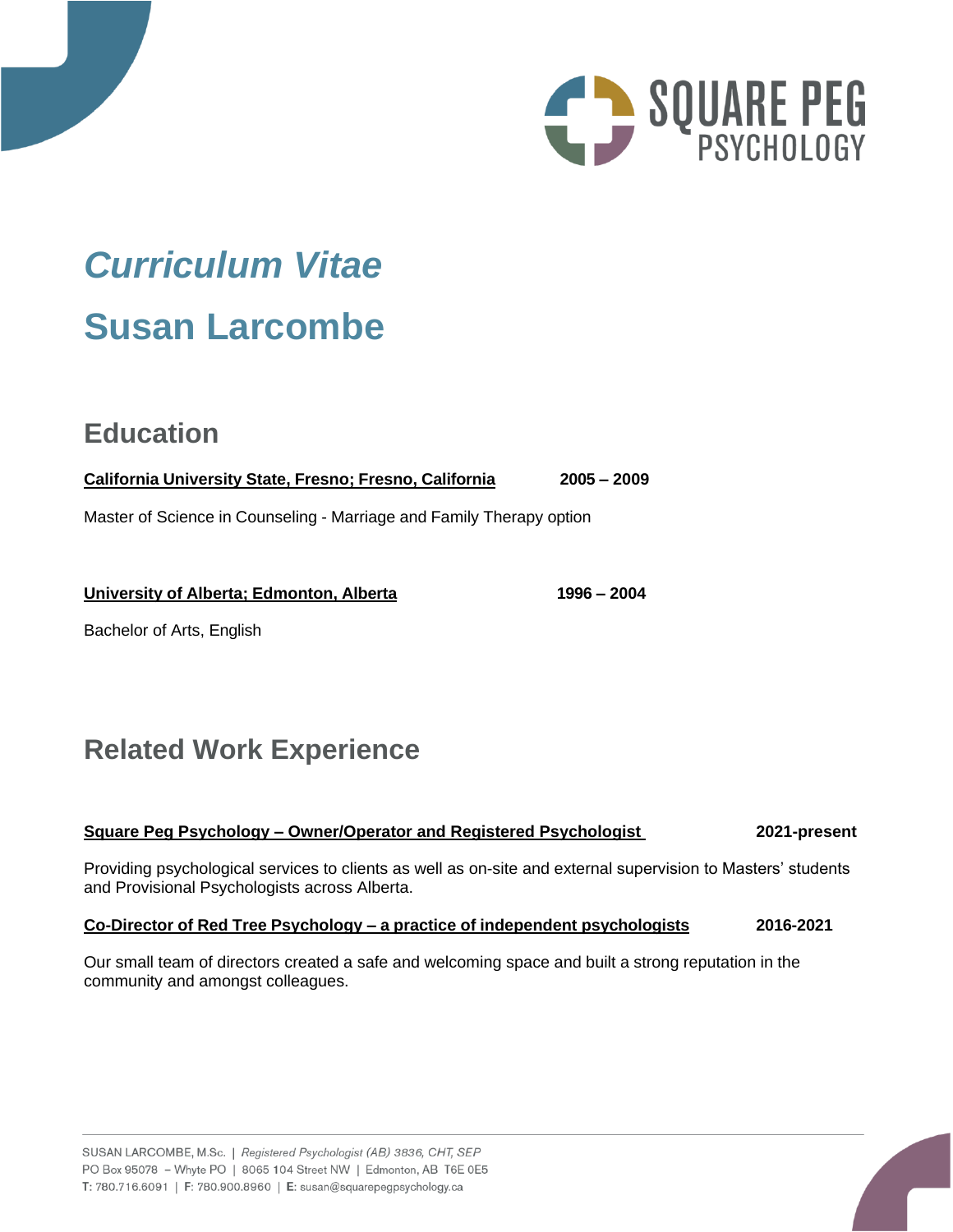

## **Related Work Experience (cont.)**

### **Private Practice - Reg. Psychologist since June 5, 2012 2012-present**

I provide psychological counselling to adults (individuals and relationships) in my private practice. I work with clients concerned with gender and sexuality, depression, anxiety, relationship issues, trauma (including interpersonal trauma/assault as well as motor vehicle accidents), workplace stress, life stage transitions, and grief and loss. I have also been a supervisor to Provisional Psychologists since 2018, and to Masters of Counselling students since 2019.

### **Lousage Institute - Reg. Provisional Psychologist/Intern. 2010-2011**

I provided counselling to individuals ages 16+ and couples under the supervision of Andrea Magill, M. Ed., Reg. Psychologist (Reg. #2807) in a private practice setting towards my registration as a psychologist.

### **Alberta Health Services-Addiction & Mental Health – Addictions Counsellor II. 2009-2010**

I provided one on one counseling, facilitated both psychoeducational and process groups, and worked as part of the Intensive Outpatient Treatment team. My work involved adult clients with various co-occurring presenting issues besides substance use, and included assessment reports.

### **Canadian Mental Health Association – Family Support Worker. 2009-2013**

I facilitated a structured support group for family members and friends supporting a person living with mental illness. The group was a forum for members to both provide and receive mutual peer support and encouraged focusing on one's own needs first in order to better support their loved one.

## **Related Volunteer Experience**

### **Sexual Assault Centre of Edmonton Crisis Line – Supportive Listener**. 2013-2015

Crisis intervention and supportive listening with callers dealing with the aftermath of sexualized violence.

### **Walk-In Counselling Society of Edmonton – Volunteer Counsellor. 2012-2015**

A once-monthly volunteer commitment using single-session solution-focused counselling with our clients.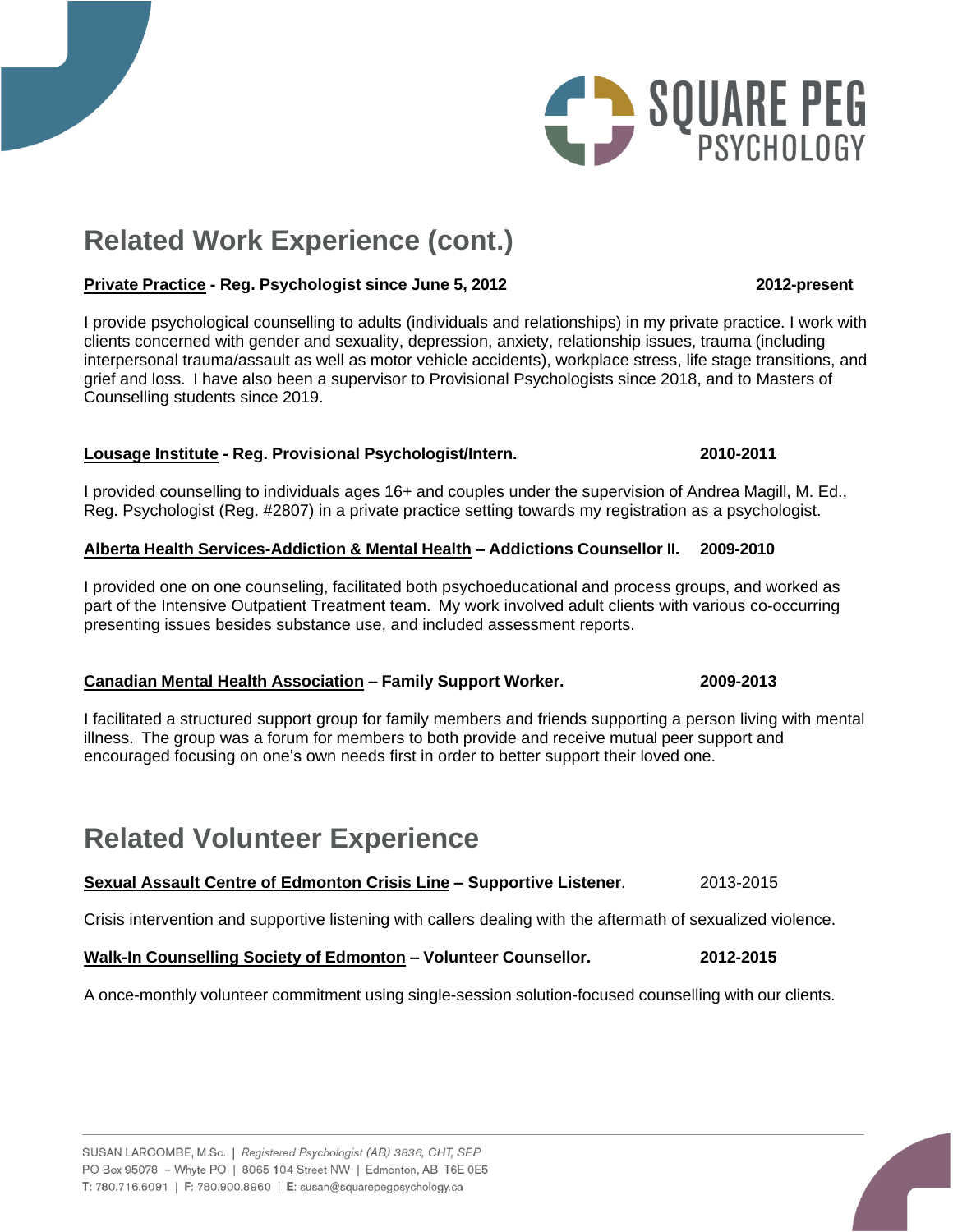

### **The Pride Centre of Edmonton & The Support Network – Volunteer Counsellor 2008-2009**

I had a once-monthly volunteer commitment with both agencies working with a diverse clientele within singlesession and short-term formats.

### **Jewish Family Services – Counselling Practicum Student. 2007-2008**

As part of my degree program, my field placement at Jewish Family Services engaged me with a wide range of clients both individually and in co-facilitating a bereavement group.

### **Walk-In Counselling – The Support Network – Counselling Practicum Student. 2007**

As part of my degree program, I worked with a variety of clients in all age ranges (from children to seniors). I had the opportunity work with families, couples and children as well as individuals within both short-term and single-session formats and to co-facilitate a suicide bereavement group for parents.

### **Distress Line – The Support Network – Supportive Listener**. **2004-2005**

I worked on the Distress Line doing crisis intervention work and supportive listening with callers who present with a wide variety of psychological, emotional and pragmatic issues including suicide and severe psychological issues.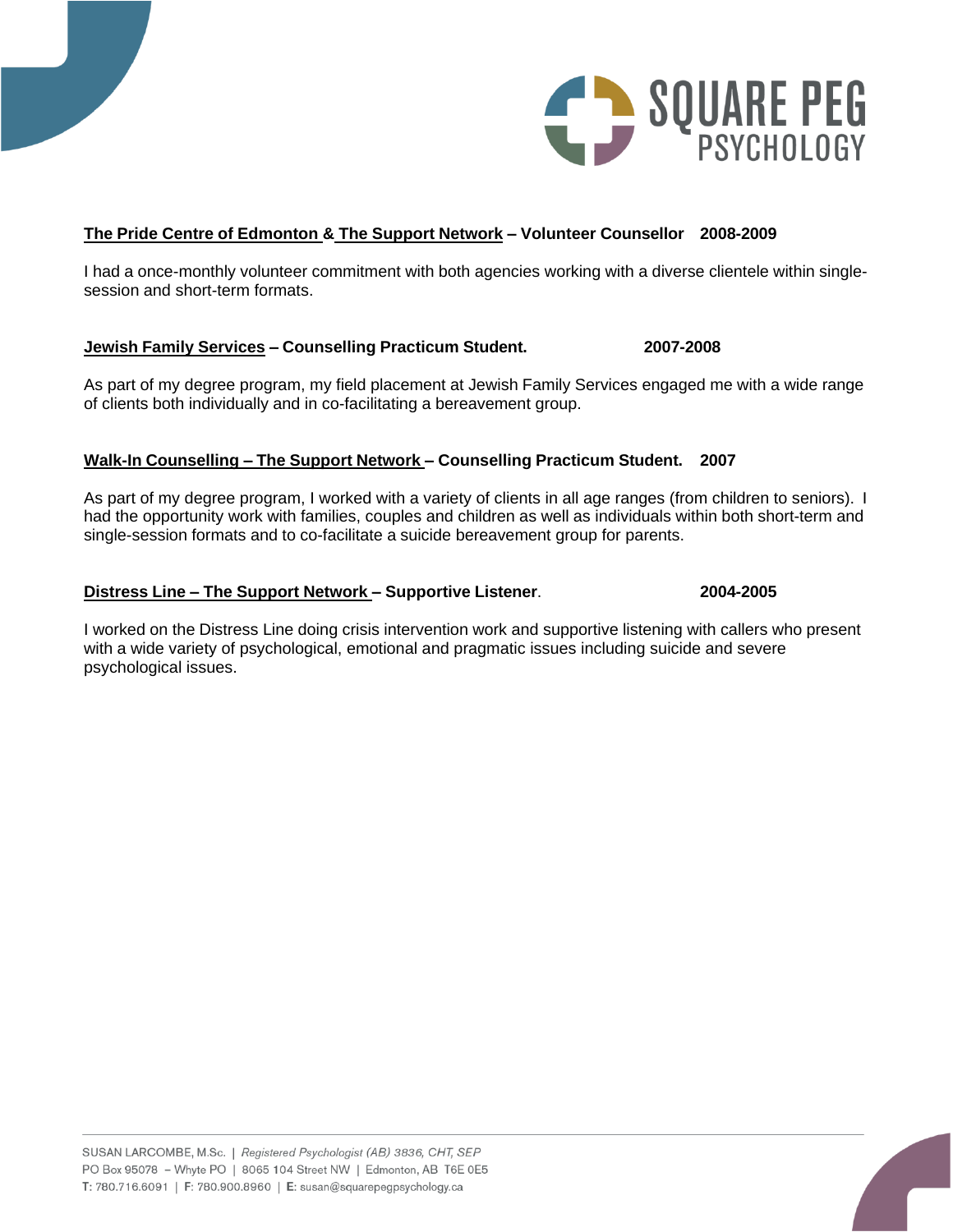

## **Workshops and Trainings**

### **Foundational Skills**

**Hakomi Institute of Edmonton 2-year Professional Skills Training & 1-Year Professional Supervision (450 hours) 2011 – 2014** 

Certified Hakomi Therapist since December 6, 2014.

**Somatic Experiencing Trauma Training 3 year Program, 2014 – 2016** Somatic Experiencing Practitioner since December 2, 2016.

**Attending to Attachment: Mindfulness-based approaches to healing adult attachment systems** (72 hours, including 8 hours advanced group supervision) Julie Murphy CHT. Presented by Hakomi Edmonton 2016-2017

**Intensive Sex Therapy Training Program (7-day course)** University of Guelph 2008

**Foundations of Play Therapy/Advanced Theories and Techniques in Play Therapy** (150 hours) Presented by Rocky Mountain Play Therapy Institute 2009

### **Supervision Skills**

**Certificate in Advanced Clinical Supervision in Psychology** (3-credit course)

Dr. Jeff Chang. Presented by University of Calgary Continuing Education 2016

**Current & Emerging Best Practices in Supervision** (8 hours) Presented by University of Alberta Department of Educational Psychology, attended 2017, 2018, 2019

**Decolonizing Clinical Supervision** (2.5 CE credits)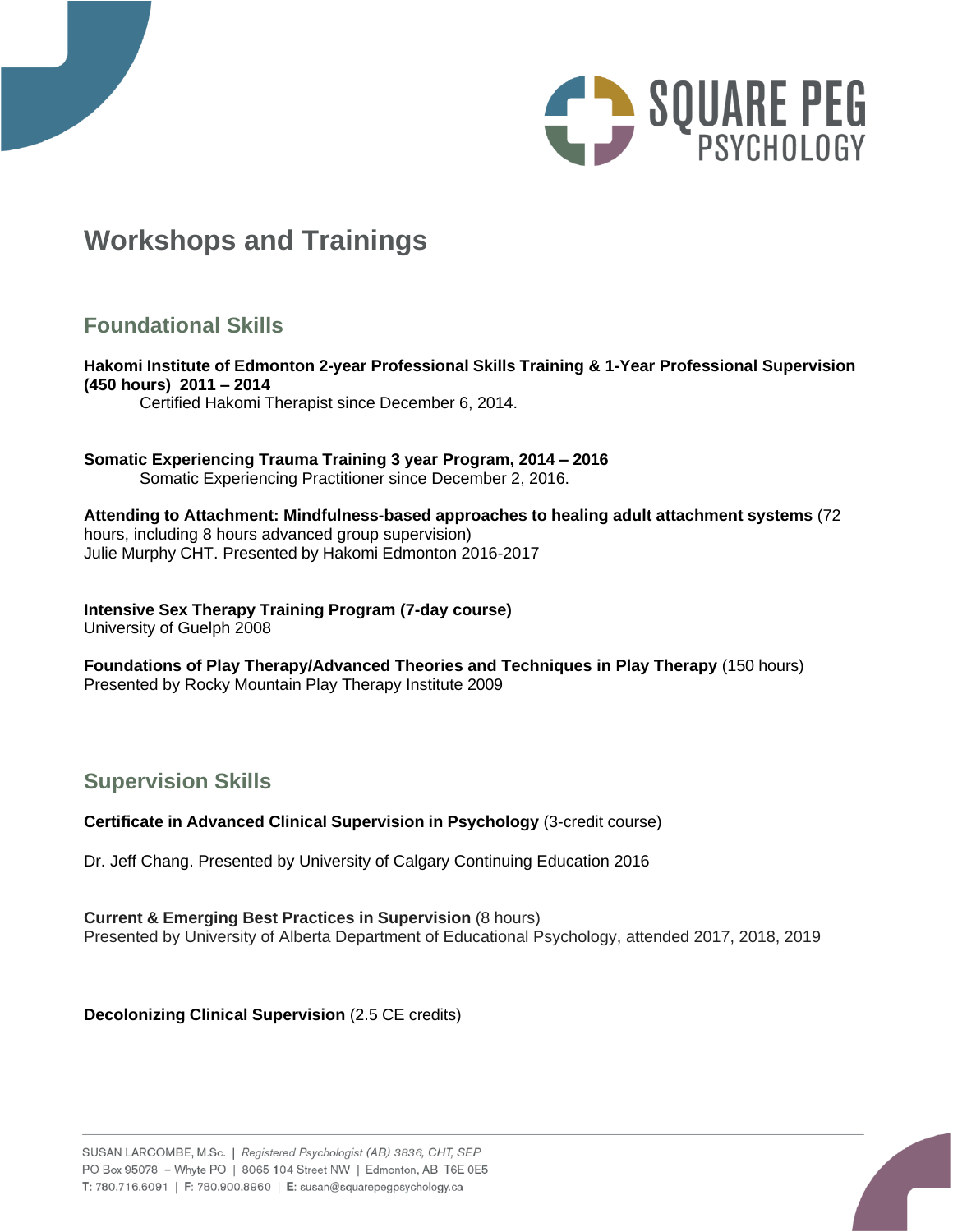



Dana Stone, PhD, LMFT & Jessica ChenFeng, PhD, LMFT Presented via SimplePracticeLearning.com 2021

### **Diversity, Equity and Inclusion**

**Beyond Multicultural Counseling: Psychotherapy on the Margins** (1.5 hrs) Travis Heath, PhD. Presented by SimplePracticeLearning.com 2022

**Indigenous Canada** (12-module self-study course) Dr. Paul L. Gareau. Presented by Coursera.org 2022

**Kink, BDSM, and Mental Health** (1 hr) Maria Carrington, LICSW. Presented by SimplePracticeLearning.com 2021

**Gender as Trauma: A training for somatic psychologists** (4 hours) Alex Iantaffi, PhD, LMFT. Presented virtually via Zoom, 2021

**Challenging Ableism in Therapy: A trauma-informed somatic perspective** (4 hours) Alex Iantaffi, PhD, LMFT. Presented virtually via Zoom, 2021

**Kink-Affirmative & Trauma-Informed: BDSM in the therapy room** (4 hours) Alex Iantaffi, PhD, LMFT. Presented virtually via Zoom, 2021

**Embodied Anti-Racism** (10 hours video content + reading materials) Francesca Marguerite Maxime. Presented virtually by the Academy of Therapy Wisdom 2020.

**Do No Harm: Using an Anti-Racist Lens as a White Therapist** (2-hr workshop) Richla Davis, Psychotherapist and Anti-Oppression Consultant (virtual) 2020.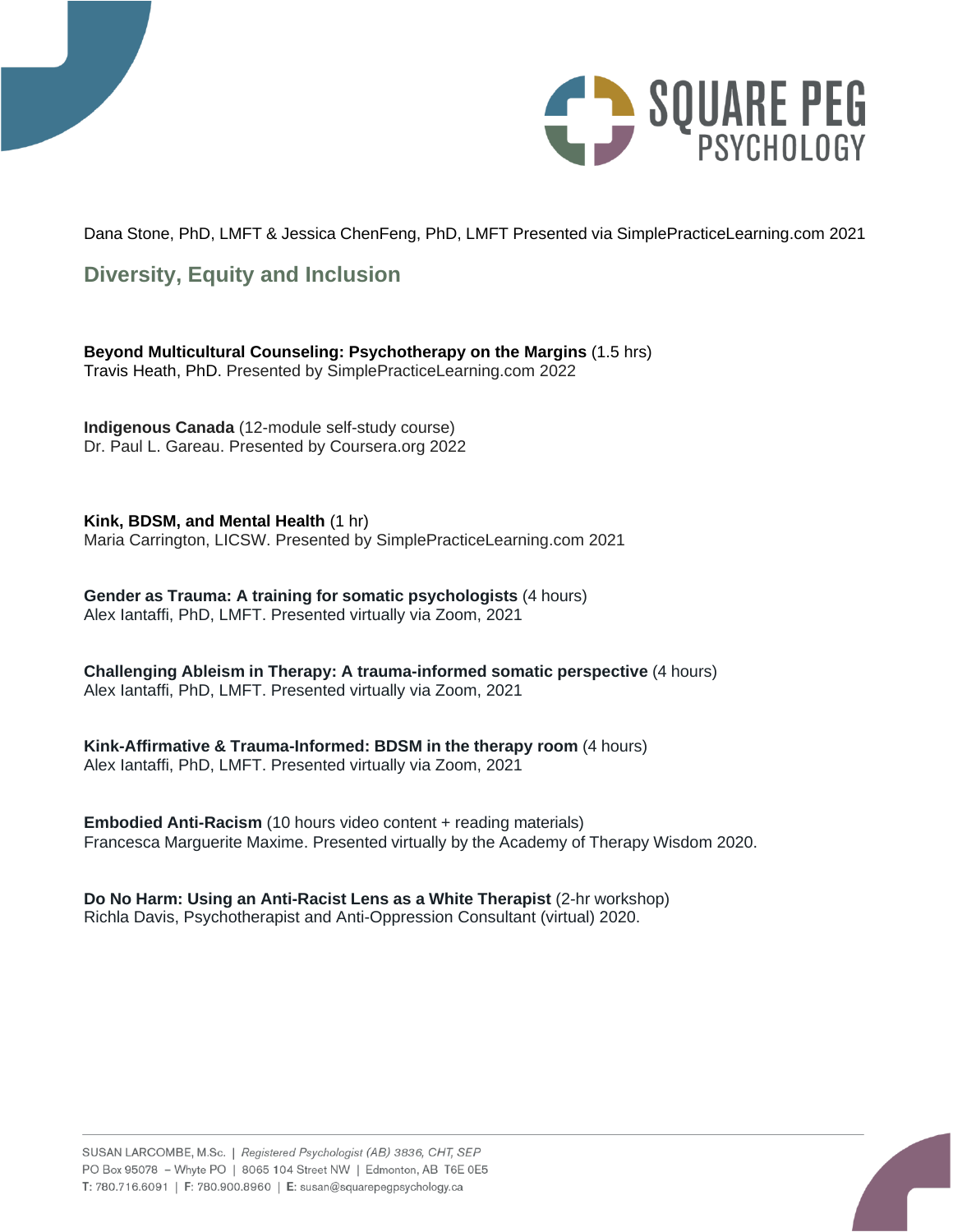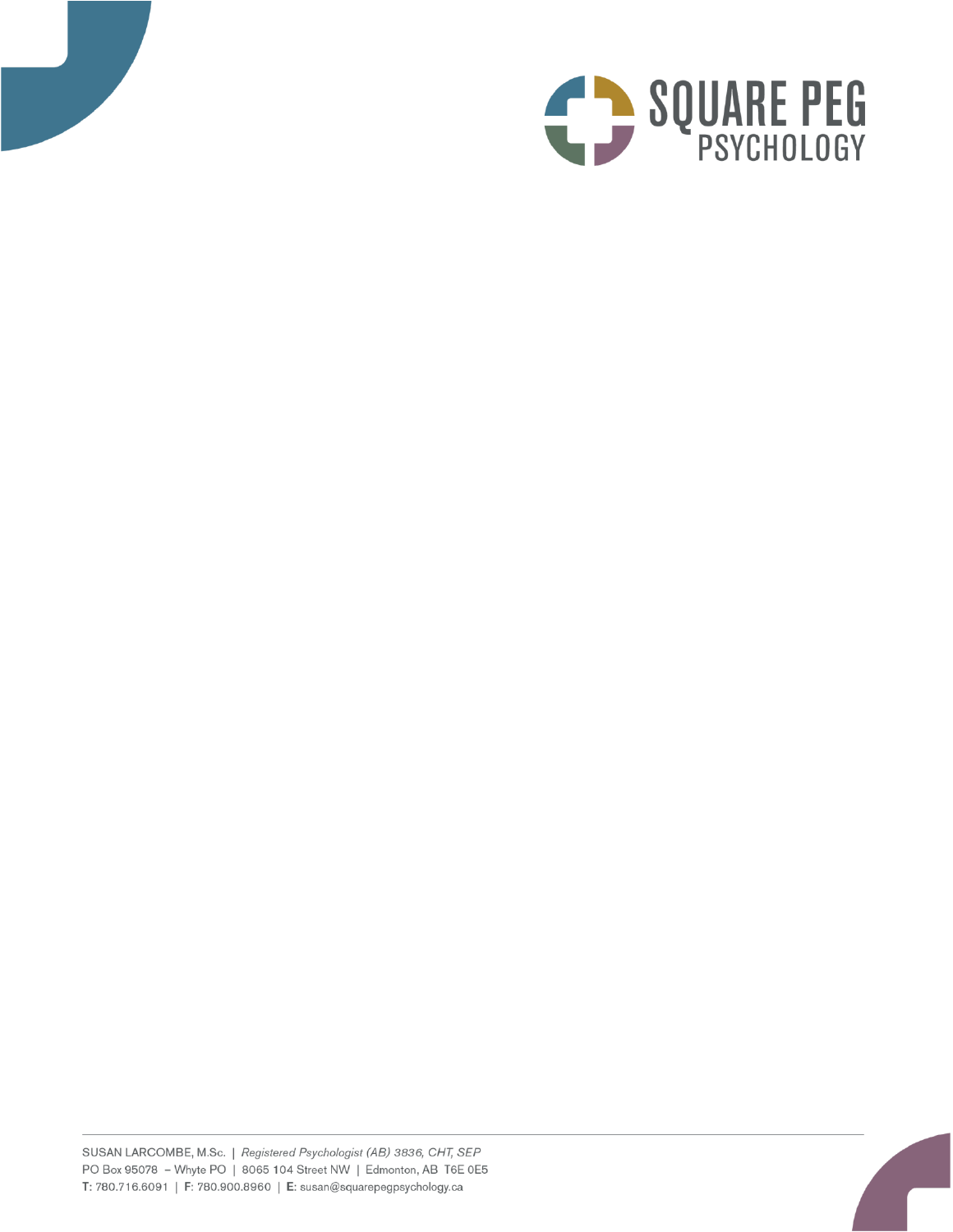

### **Specific Clinical Issues**

**Panic Attacks: A Brief Intervention (1 hr)** Dr Bonnie Zucker. Presented by SimplePracticeLearning.com 2022

**"Pure O" OCD Subtypes: How to identify and treat them (2 hrs)** Nikki Rubin, PsyD, Licensed Psychologist. Presented by SimplePracticeLearning.com 2021.

**Sexual Desire Discrepancy in Couples (1.5 hrs)** Lisa Elieson, MA, LPC-S. Presented by SimplePracticeLearning.com 2021

**Diagnosis & Treatment of Obsessive-Compulsive Disorder** (4-day workshop) Elna Yadin, Presented by University of Alberta Department of Educational Psychology 2019

**Trauma & PTSD in First Responders** (8 hours) Dr Megan McElheran. Presented by PAA 2019

**Overcoming Problems Caused by Sexual Abuse, Sexual Addiction & Pornography** (2-day workshop) Wendy Maltz 2008